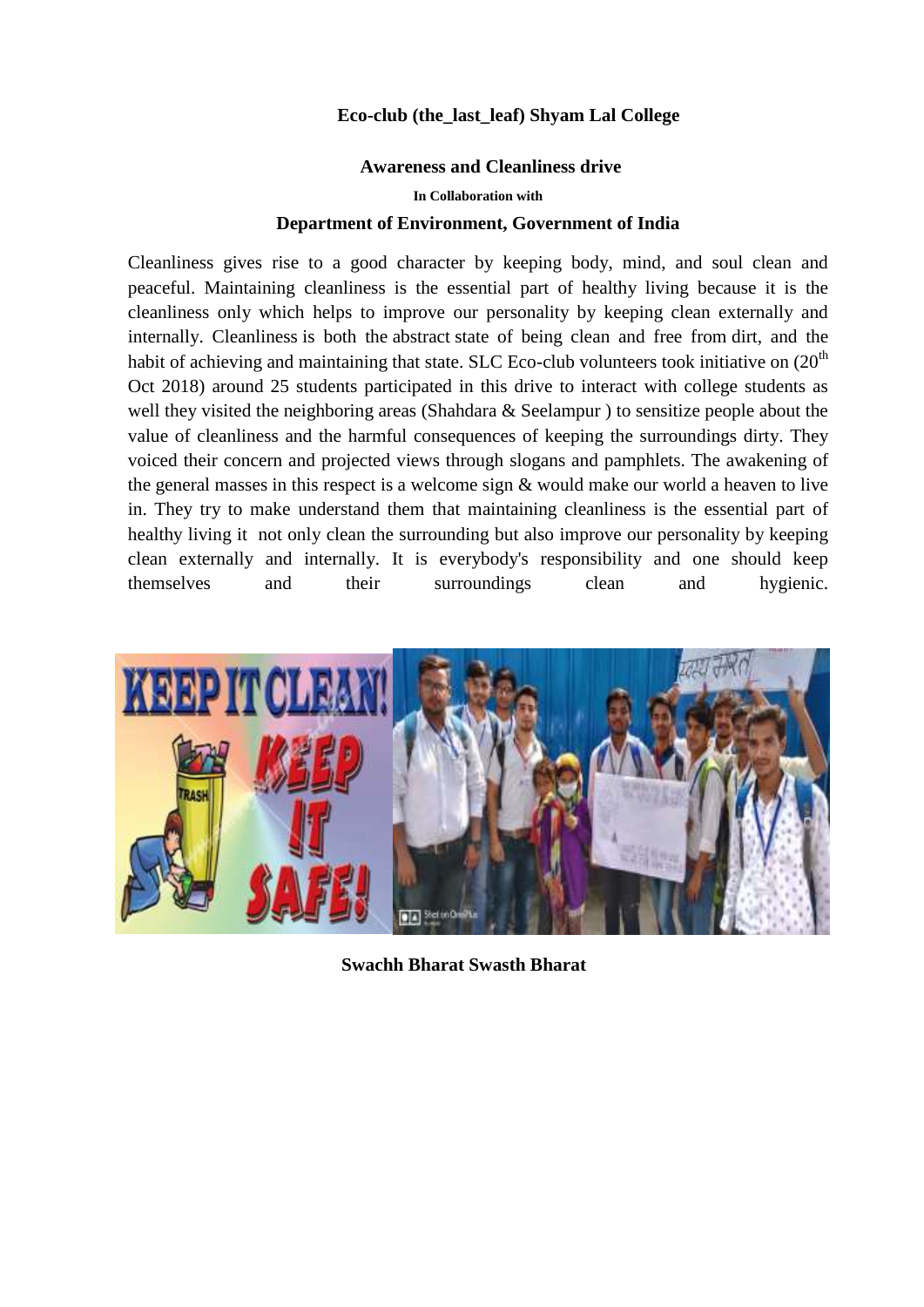

**Clean City, Green City** 



**Cleanliness is next to Holiness**